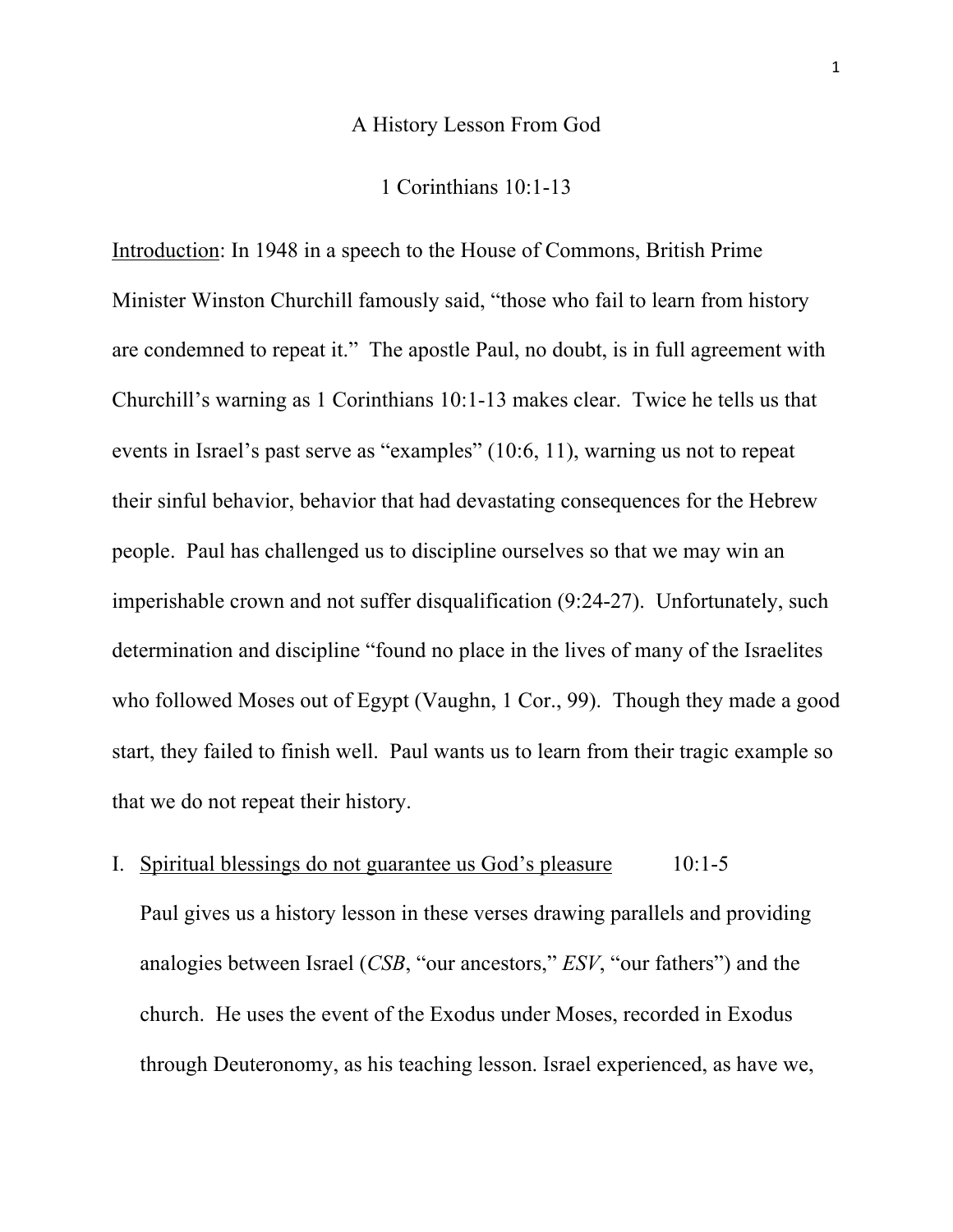extraordinary blessings and privileges from our God. This, however, did not guarantee their success in finishing the race (9:24).

1) We see God's guidance 10:1

We should never lose sight ("be unaware") of the past blessings and kindnesses of God to His people. Take the great Exodus of God's people out of Egyptian slavery. Note the repetition of the word "all." Paul writes, our ancestors (or "fathers") were all under the cloud, all passed through the sea." The pillar of cloud (Ex. 13:21) guided them through the wilderness day and night. God was with them everyday and every step of the way (cf. Ps. 105:39). And, all passed through the sea" (Ex. 14). God delivered the Hebrews and crushed the Egyptians! God was their divine guide through the sea and in the wilderness.

2) We see God's deliverance 10:2

Paul draws an analogy between Moses (a type of Christ) and Christ, passing through the waters of the Red Sea to Christian baptism (Rom. 6:1-14). Moses delivered the Hebrews out of Egyptian slavery. He was their savior. Trusting him and pledging their allegiance, they followed him in the cloud, and out of the waters of the sea. In a sense, they were baptized (identified) into Moses just as Christians are baptized (identified) into Christ. Wiersbe summarizes it nicely, "Israel had been delivered out of Egypt by the power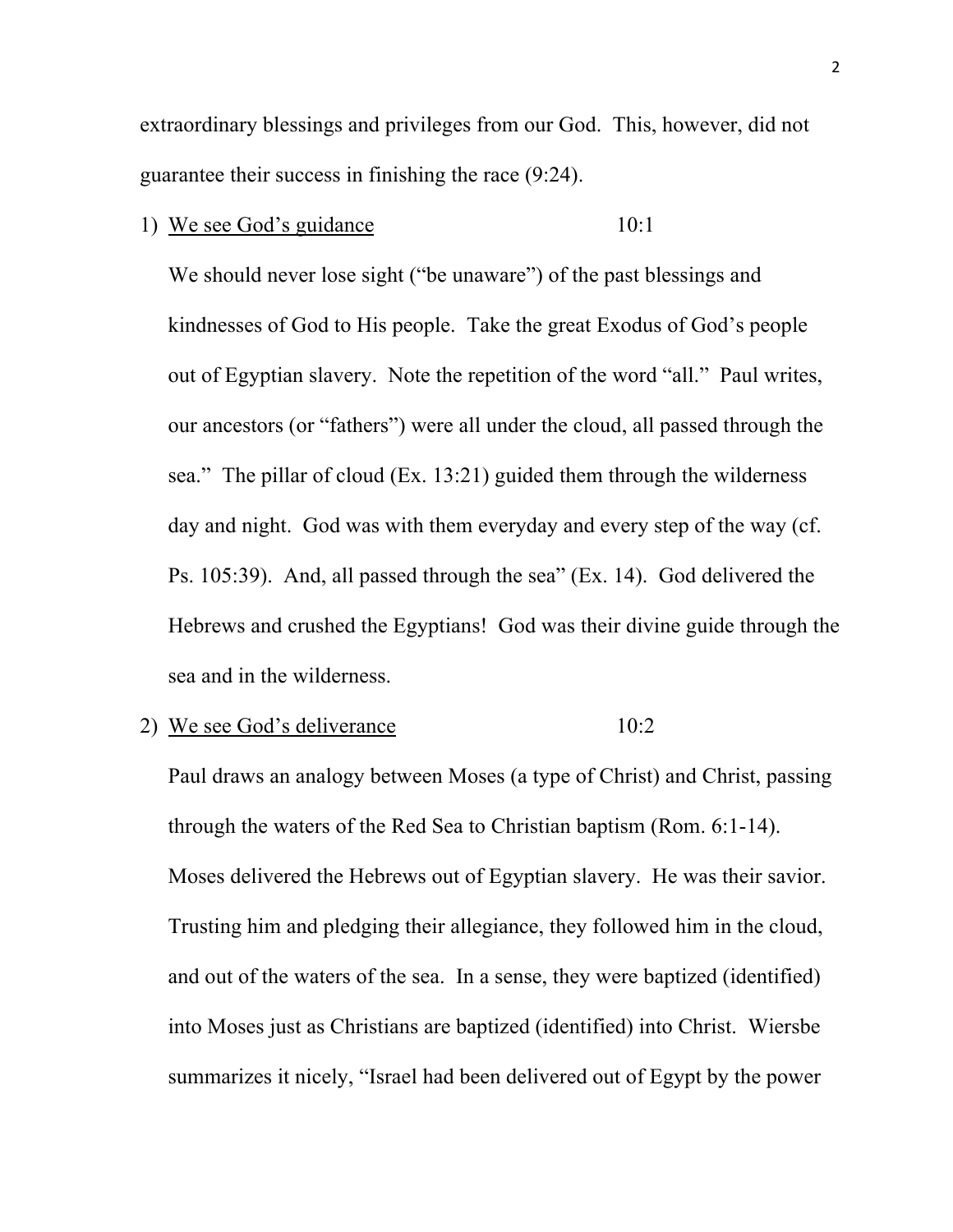of God, just as the Christian believer has been redeemed from sin (In 1 Corinthians 5:7-8, Paul has already related Passover to salvation). Israel was identified with Moses in their Red Sea "baptism" just as the Corinthians had been identified with Christ in their Christian baptism" (*Be Wise*, 101).

## 3) We see God's provisions 10:3-4

Paul now draws another analogy from Israel's experience in the wilderness with the Christian ordinance of the Lord's Supper or Communion. The Hebrews "all ate the same spiritual food." They all ate the manna, "bread from heaven," that God provided (Ex. 16). "And all drank the same spiritual drink (Ex. 17:1-7; Num. 20:2-13). Here, Paul adds a word of commentary that is very instructive, "For they drank from the spiritual rock that followed them, and that rock was Christ"  $(v, 4)$ . Paul uses the word "spiritual" three times in verses 3-4. Kistemaker is right, "The material substance of food, drink, and rock points to a spiritual source. Through his Spirit, God actively engages in providing for the basic needs of his people" (*1 Cor*. NTC, 324). And, who was the "who" not the "what" that gave them the water of life that sustained them? It was Christ! John MacArthur is very helpful in his comments here: "The source of their spiritual drink was a spiritual rock which followed them; and the rock was Christ. Even at the time of the Exodus, the Messiah was with Israel providing for them! The Jews had a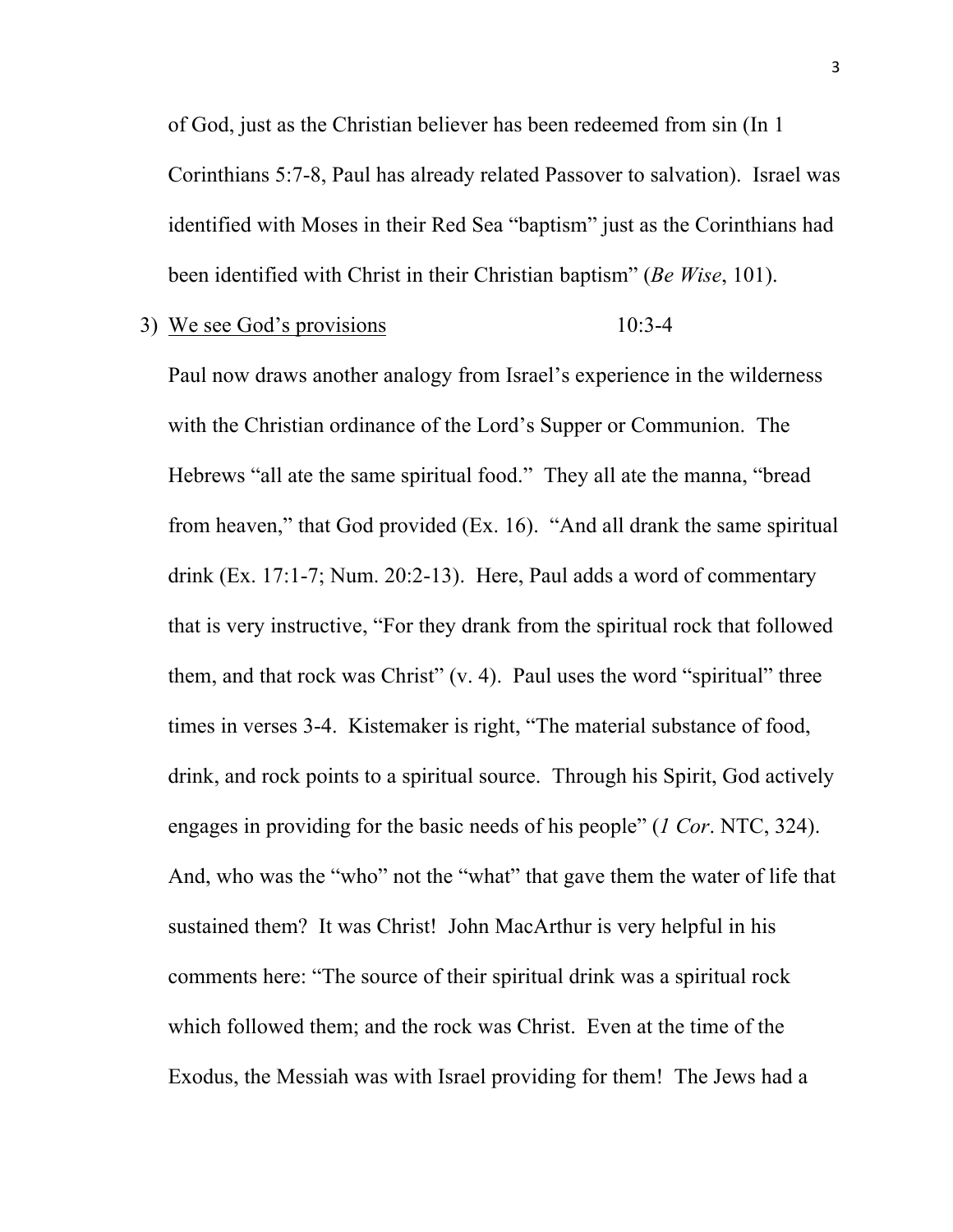popular legend, still known and believed by many in Paul's day, that the actual rock that Moses struck followed Israel throughout her wilderness travels, providing water wherever they went. I believe the apostle may have been alluding to this legend, saying, "Yes, a rock did follow Israel in the wilderness. But it was not a physical rock that provided merely physical water. It was a spiritual rock, the Messiah (the Hebrew term for Christ) whom you have long awaited, who was with our fathers even then."" (*1 Cor*. 220).

4) We see God's wrath 10:5

Jim Hamilton writes in summarizing verses 1-5, "Paul's point is that no Corinthian claiming to be a Christian should think baptism and the Lord Supper prevent God's wrath on idolatry and sexual immorality" (*Typology: Understanding the Bible's Promise-Shaped Patterns*, 279). How right he is. Israel had experienced the equivalence of Christian graces. They followed Moses, went through baptism and enjoyed the sacramental blessings of food and drink. "Nevertheless, God was not pleased with most of them, since they were struck down (*ESV*, "overthrown," *NASV*, "their dead bodies were spread out") in the wilderness." God had blessed the Hebrews beyond measure. He delivered them, guided them daily and met their every need. How did they respond? Idolatry, sexual immorality and grumbling (10:7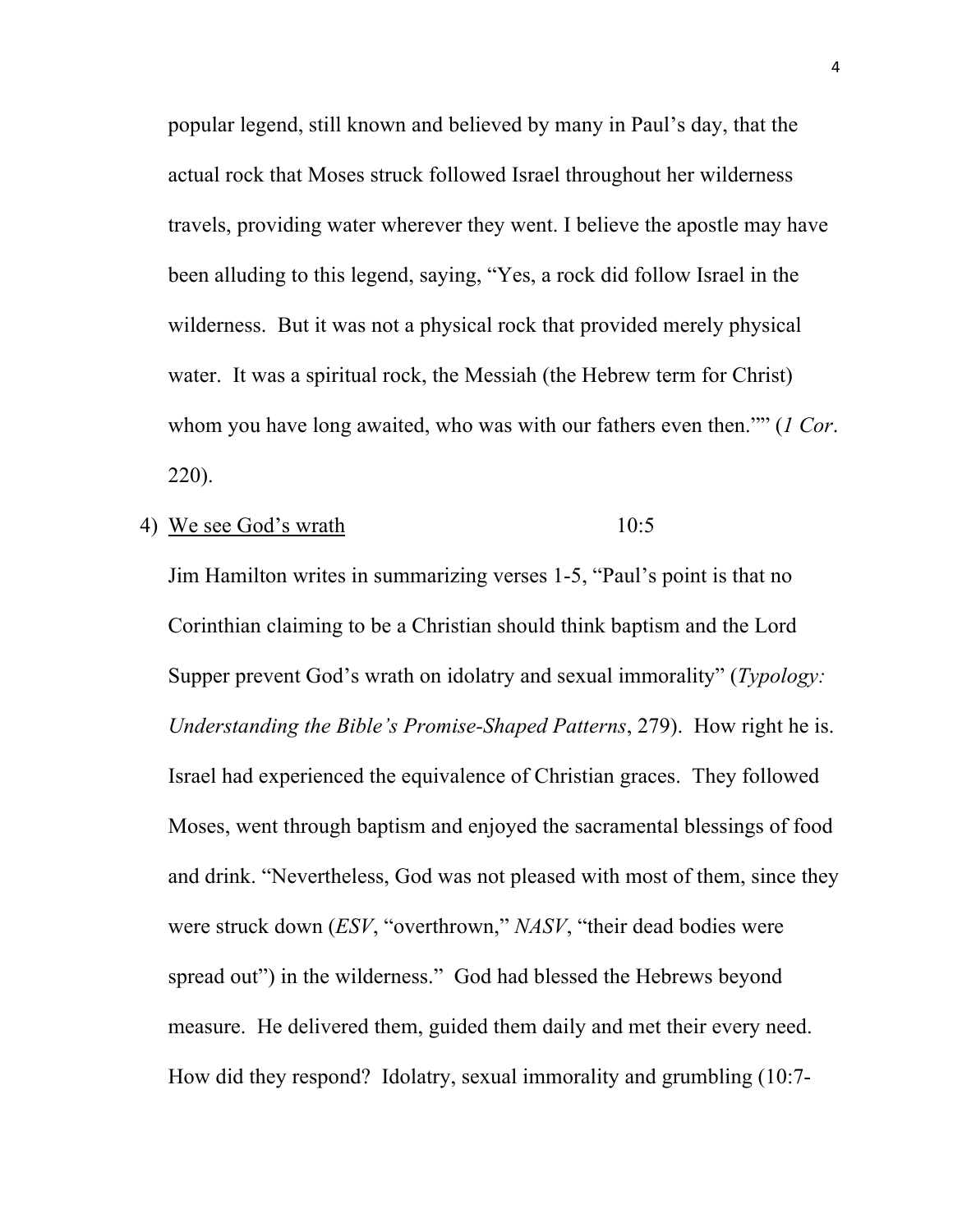10). The result? Most died in the wilderness and never made it to the Promised Land (see Num. 14 for example). Leon Morris says "*Most of them* is a masterly understatement. Of all the host of Israel only two men [Joshua and Caleb] entered Canaan; the rest perished in the wilderness…the wilderness [was] strewn with bodies" (*1 Cor*. TNTC, 140). Such a great beginning! Such a tragic ending!! This is Paul's concern for the Corinthians. This is Paul's concern for us. To begin well is no guarantee we will finish well. It seems in our own day the horror stories just keep coming. We must not presume on God's blessings. There are too many spiritual corpses all around us for us to make that error.

- II. Spiritual blessings do not insulate us from divine judgment 10:6-11 Paul's history lesson continues with specific examples drawn mostly from the book of Numbers which catalogues much of the 40 years in the wilderness for Israel. It is not a pretty picture. Further, Paul will cite particular events and sins that are very relevant for the Corinthians and the vexing issue of food sacrificed to idols which he began addressing in chapter 8. Flirtation with the world is the way of the fool. These verses should leave no doubt of that truth.
	- 1) God judges lust 10:6 (cf. Num. 11:34)

Verse 6 begins the record of 5 specific sins Israel committed in the wilderness, sins that the modern church too often gets cozy with. These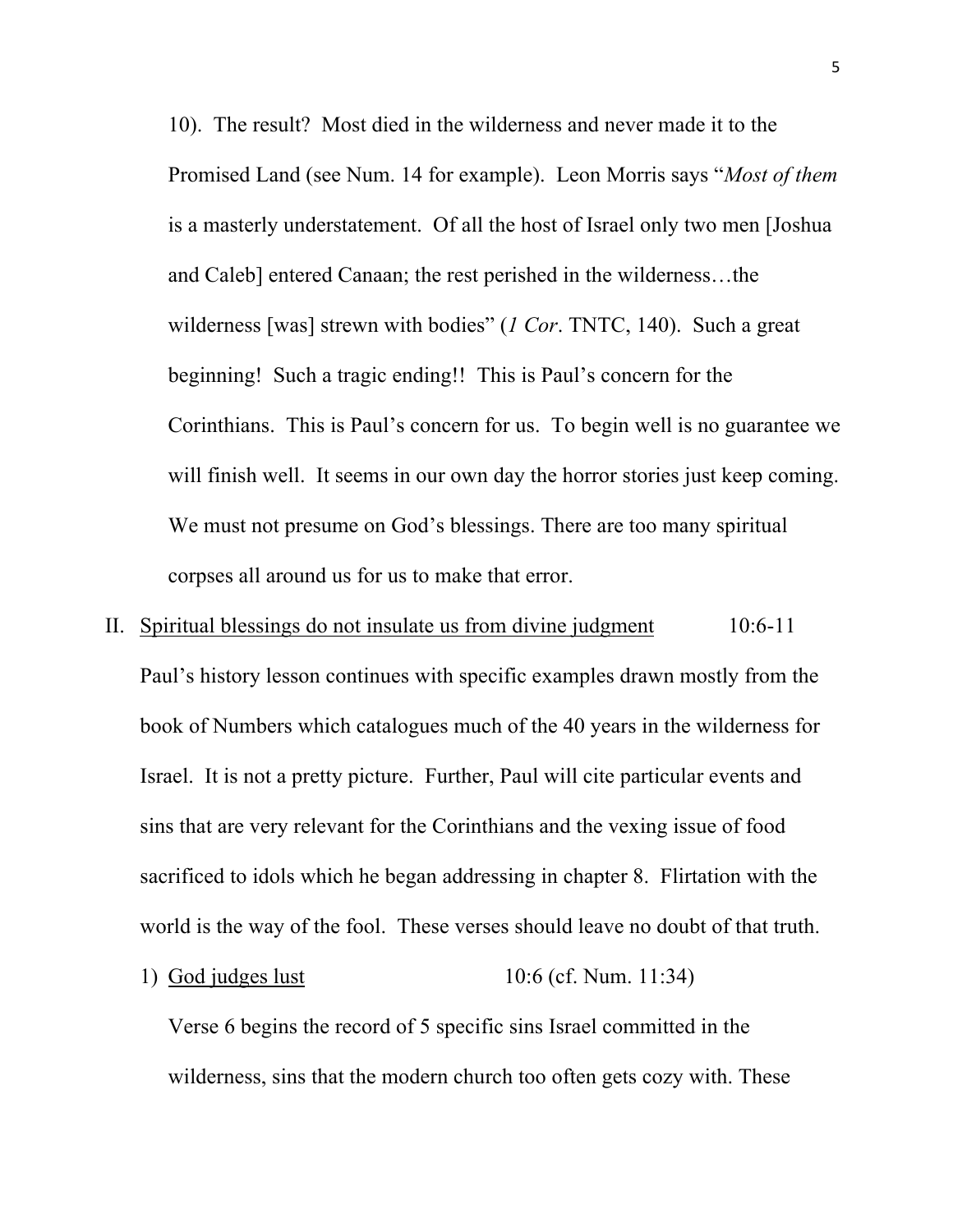historical events are "examples for us so that we will not desire (*NIV*, "set our hearts" *AMP*, "crave") evil things as they did." This is an allusion to Numbers 11:4-34. The Hebrews whined and complained about only having manna to eat. They wanted (lusted for) meat and complained that they had it better back in Egypt. Obviously, God's plan was not to their liking. God responded by giving them an abundance of quail (11:31-34). The people greedily gathered them and gorged themselves on the meat, only to have God judge them with a great plague for their lust and lack of trust in him (cf. Ps. 106:14). Evil desires will always lead to divine judgment. Don't fail to learn from history.

# 2) God judges the sin of idolatry  $10:7$  (Ex. 32:1-6)

Israel continually danced with idolatry in violation of the  $1<sup>st</sup>$  and  $2<sup>nd</sup>$ commandments (Ex. 20:3-4; Deut. 5:7-8). They always paid a heavy price when they did. Paul warns, "Don't become idolaters as some of them were; as it is written, the people sat down to eat and drink, and got up to party" (*NIV*, "indulge in revelry"). The verse is a quotation from Exodus 32:6 and the making and worshiping of a golden calf. Schreiner is right on target when he writes, "It is no accident that Paul selects the verse which describes Israel committing idolatry while eating and drinking. The warning to the Corinthians is clear: they too will be guilty of idolatry if they eat and drink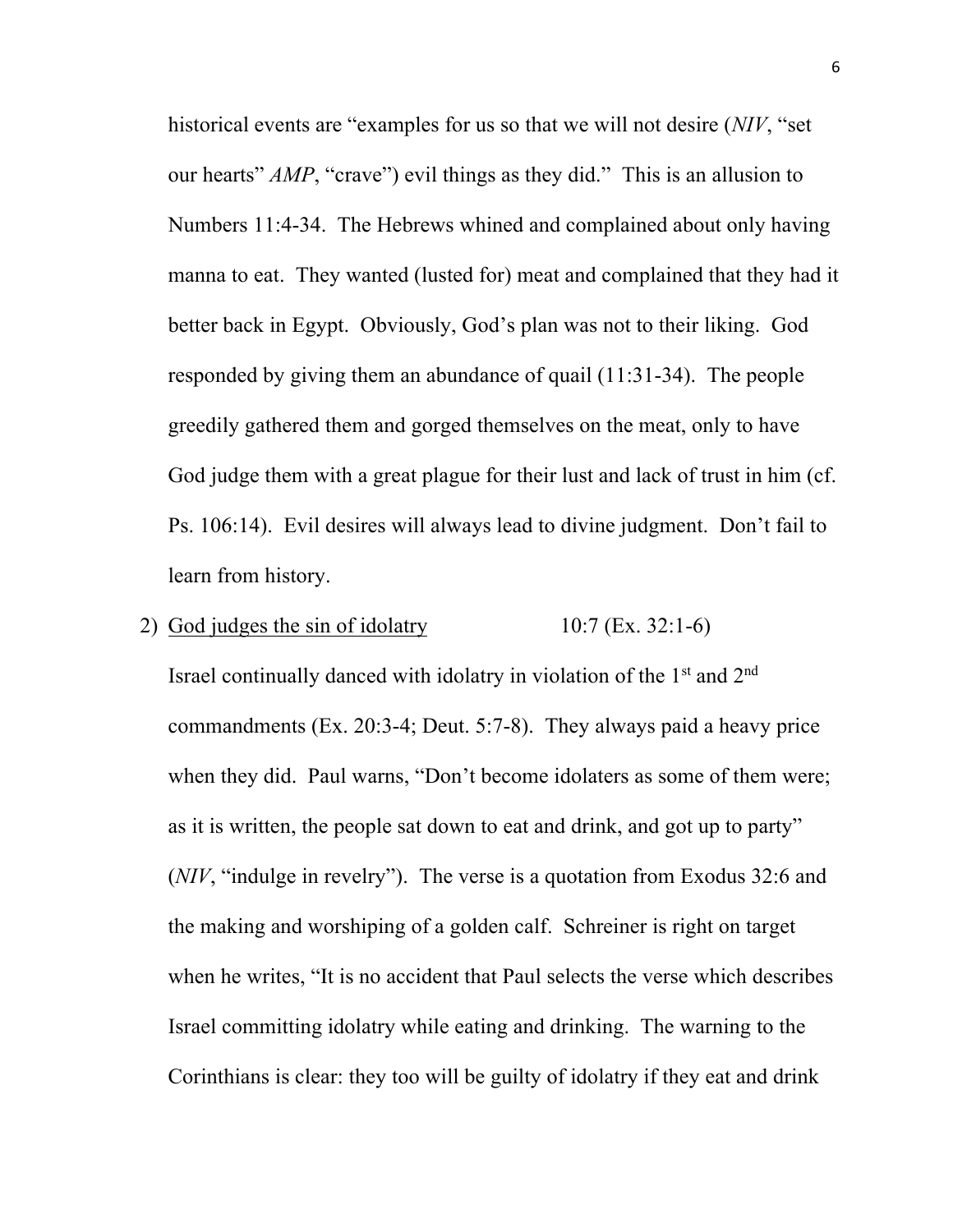in an idol's temple. The words *indulge in revelry* in the citation, according to Paul, denote idolatry, and the Corinthians will be guilty of the same if they eat food offered to idols in temples" (*1 Cor*., 203). The word "party" or "play" may also indicate sexual immorality. God would command the death of 3,000 Hebrews who "instigated [their] idolatrous and immoral orgy at Sinai" (*MacArthur*, 222). The sin of idolatry always has a very high price tag.

3) God judges the sin of sexual immorality 10:8 (Num. 25:1-9) Paul urges the Corinthians to "not commitment sexual immorality." He has already told them to "flee sexual immorality" in 6:18. How often it is that identity and sexual immorality are bed-fellows. How serious does God take this sin? Citing the story of Numbers 25:1-9 where Israel committed idolatry and sexual immorality with the women of Moab, he notes that God judged them "and in one day twenty-three thousand of them died." Numbers 25:9 reveals a total of twenty-four thousand eventually died. The evil cravings and lust of the flesh (1 John 2:16) will not be ignored by God. Such sins always bring a bitter harvest.

# 4) God judges the sin of testing Him 10:9 (cf Num 21:4-9)

The  $4<sup>th</sup>$  sin Paul raises is testing (or questioning) Christ. He admonishes the Corinthians to not "not test Christ, as some of them did— and were killed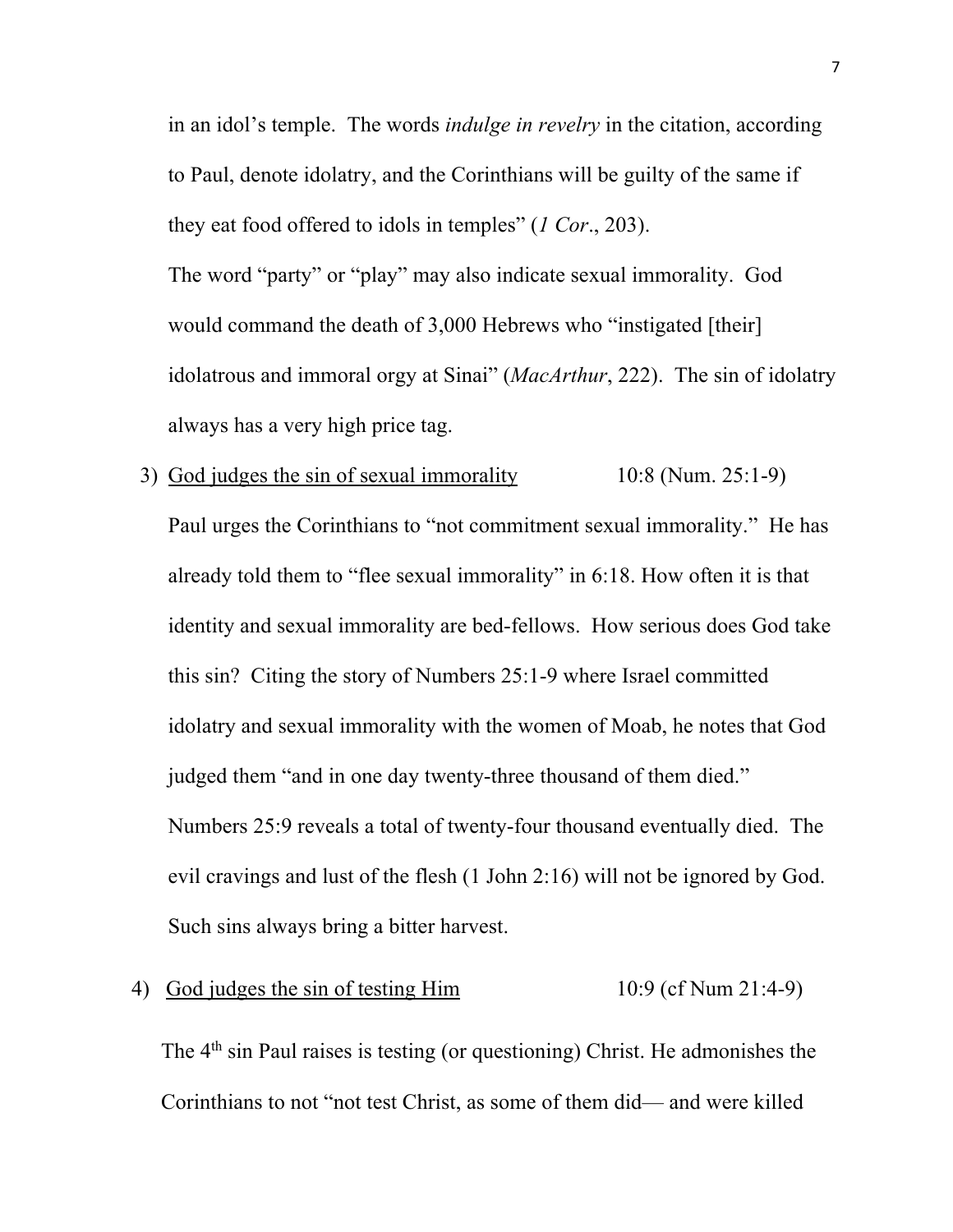(*ESV*, "destroyed") by snakes. Israel tested Christ who was there with them on multiple occasions (Ex 17:2-7; Deut. 6:16). Paul's high Christology is present once again. Here Paul specifically has in mind Num. 21:4-9 where the people became impatient in their journey in the wilderness and spoke against both God and Moses. God judged them by sending "venomous snakes" (*ESV*, "fiery serpents") that bit them. The result was "many Israelites died" (Num 21:6). Once again, we see a food issue is present. Israel wanted to dine again in Egypt. The Corinthians wanted to dine in pagan temples. In both cases they dishonored God, ignored what was best for others, and accommodated themselves to idols, pagan gods. In both situations, they tested Christ (God!) and invited his swift and severe discipline. Compromise is not the way of Christ. Faithfulness to Christ means I will not consort with the world.

# 5) God judges the sin of grumbling  $10:10$  (cf. Num  $16:41-50$ )

Paul's  $5<sup>th</sup>$  and final warning is against grumbling. He is direct and to the point, "And do not grumble" (pre. imp). The word means to murmur or complain. Learn a lesson from history. It will be most instructive. The Hebrews grumbled, at least "some of them did —and were killed by the destroying angel" (*ESV*, "Destroyer"). It is not easy to know specifically what OT passage Paul has in mind. The Hebrews grumbled all the time!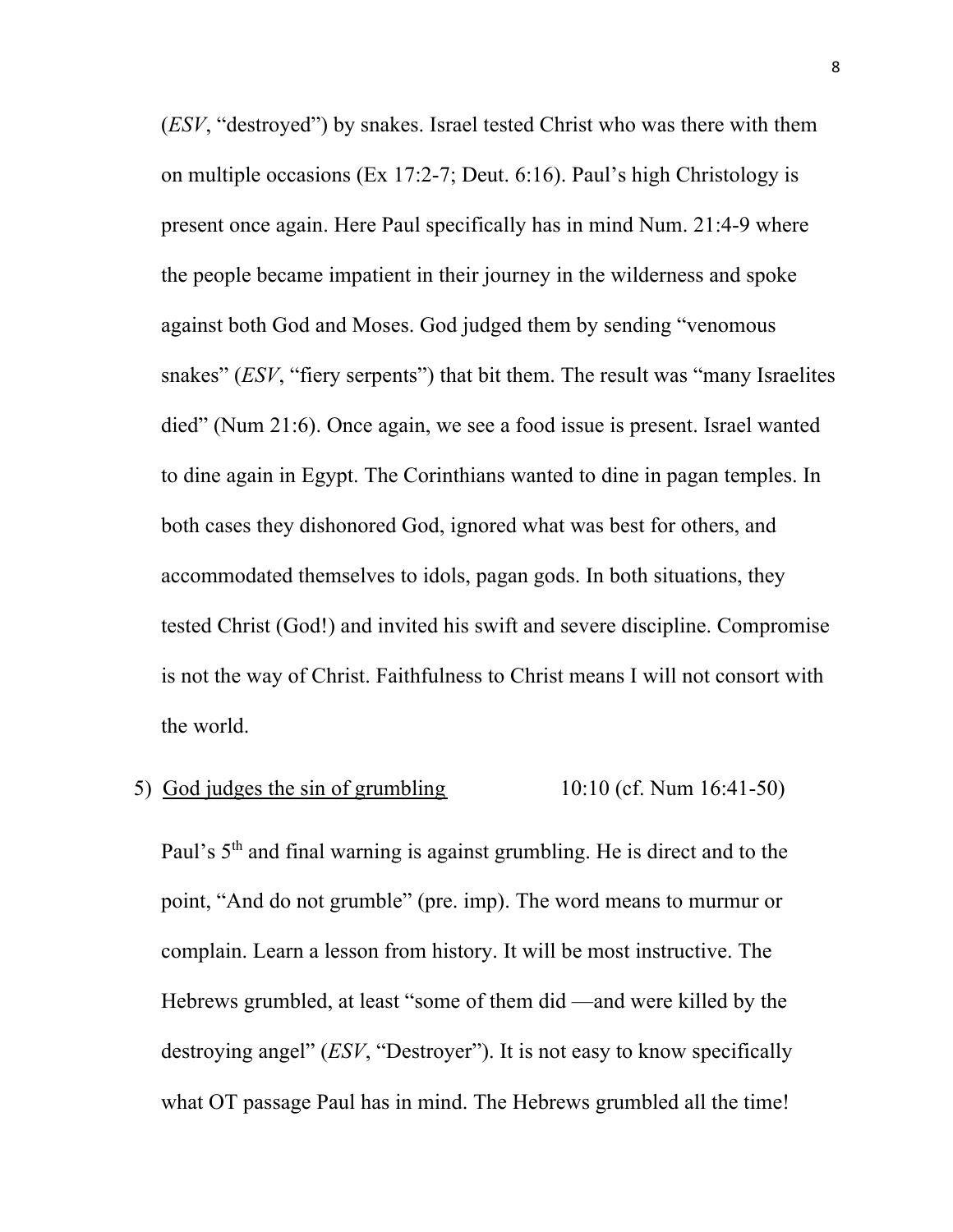Schreiner is helpful when he notes: "Israel grumbled about lack of food (Exod. 16:1-3, 7, 8) and water (Exod. 15:24; 17:7), about the difficulty of travelling in the wilderness (Num. 11:1), about the leadership of Aaron (Num. 16:11), about the death of Korah, Dathan, Abiram and their families (Num. 16:41) and especially about the Lord's promise that he would bring them into the land of promise (Num. 14:2, 27, 29, 36; Deut. 1:27; Ps.  $106:24$ ." (p. 205).

I think it most likely Numbers 16:41-50 is in view. There Israel grumbled about the leadership of Moses and Aaron, and God killed 14,700 with a plague. It may be that the destroying angel (not mentioned directly in Numbers) is the same angel of judgement who also struck the Egyptians by means of a plague. If so, David Garland's insight is worth our careful reflection, "If the destroying angel who killed the firstborn in Egypt (Exod. 12:23) is in view, it reveals a terrifying mystery that God's instrument to liberate the people can return in boomerang fashion, to strike them dead for their disobedience." (*1 Cor*., BECNT, 464).

Why does Paul mention grumbling? Perhaps it is because the Corinthians continually complained about their prohibition to eat in pagan temples. Just as the Israelites complained about the leadership of Moses, the church at Corinth complained about the leadership of Paul. But remember and learn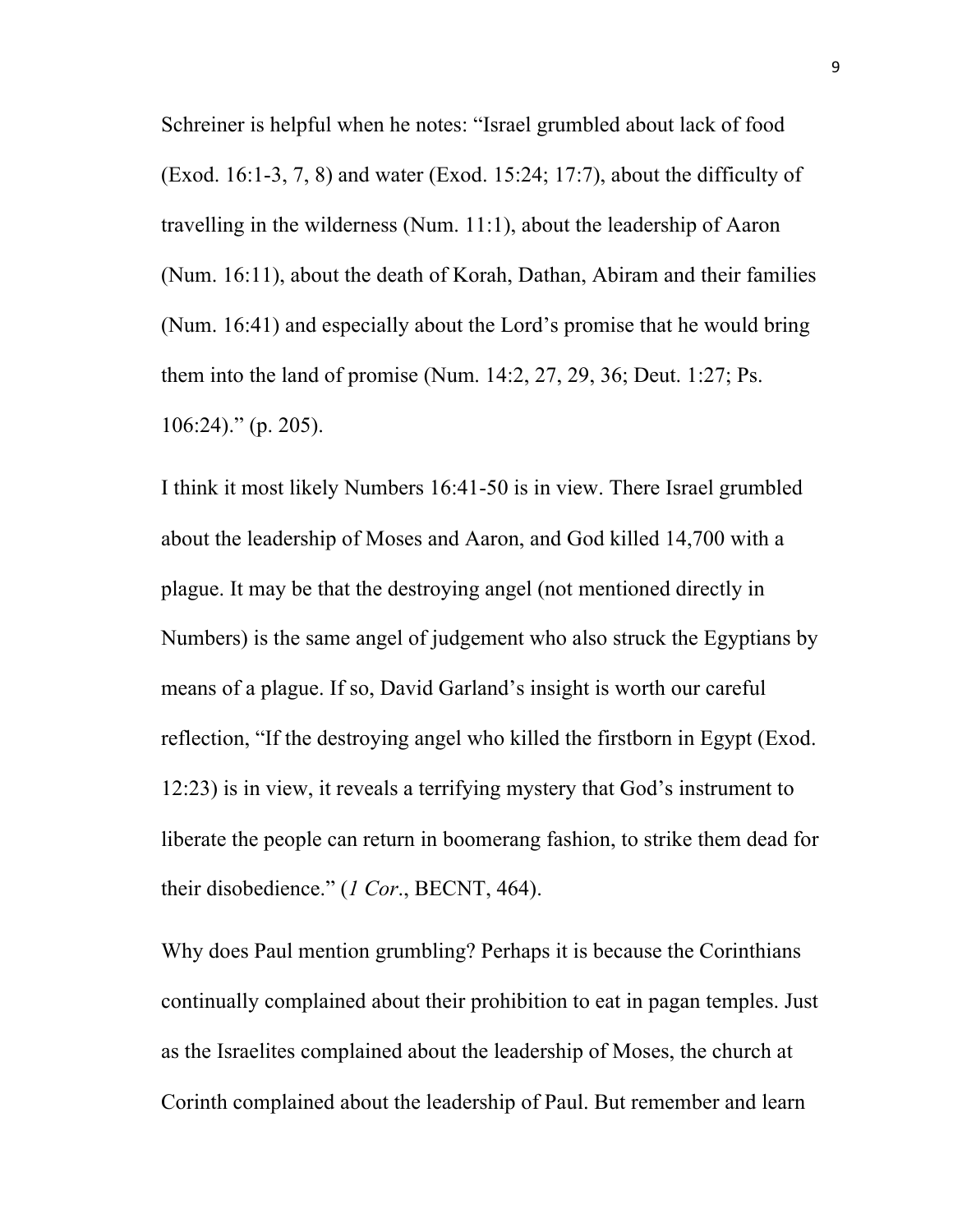from history. God gives us godly leaders for our good. Perhaps we should listen more and grumble less!

## III. Spiritual blessings do not protect us from personal temptations 10:11-13

Paul does not want us to repeat the mistakes of the past. He wants us to learn from the examples of our ancestors and make better and wiser decisions in the present and in the future. Lessons from the past are good, but a strategy for the present provides a very helpful companion. This is exactly what Paul provides in verses 11-13.

#### 1) Remember our susceptibility to evil 10:11-12

 Paul again reminds us that, "These things [events in the OT] happened to them as examples." Indeed, "they were written for our instruction." What the Hebrews went through was not just theirs. It is ours too. They should have learned valuable lessons and so should we. However, there is something unique about our situation. Since the coming of Jesus Christ, a new age has dawned. We are those "on whom the end of the ages has come." The last days has been inaugurated with the coming of Christ, though its consummation or climax awaits his return (Rev. 19:11-21). Gardner writes, "this is the age toward which all history and all God's activities with his people have been leading" (p. 437). In that light, we need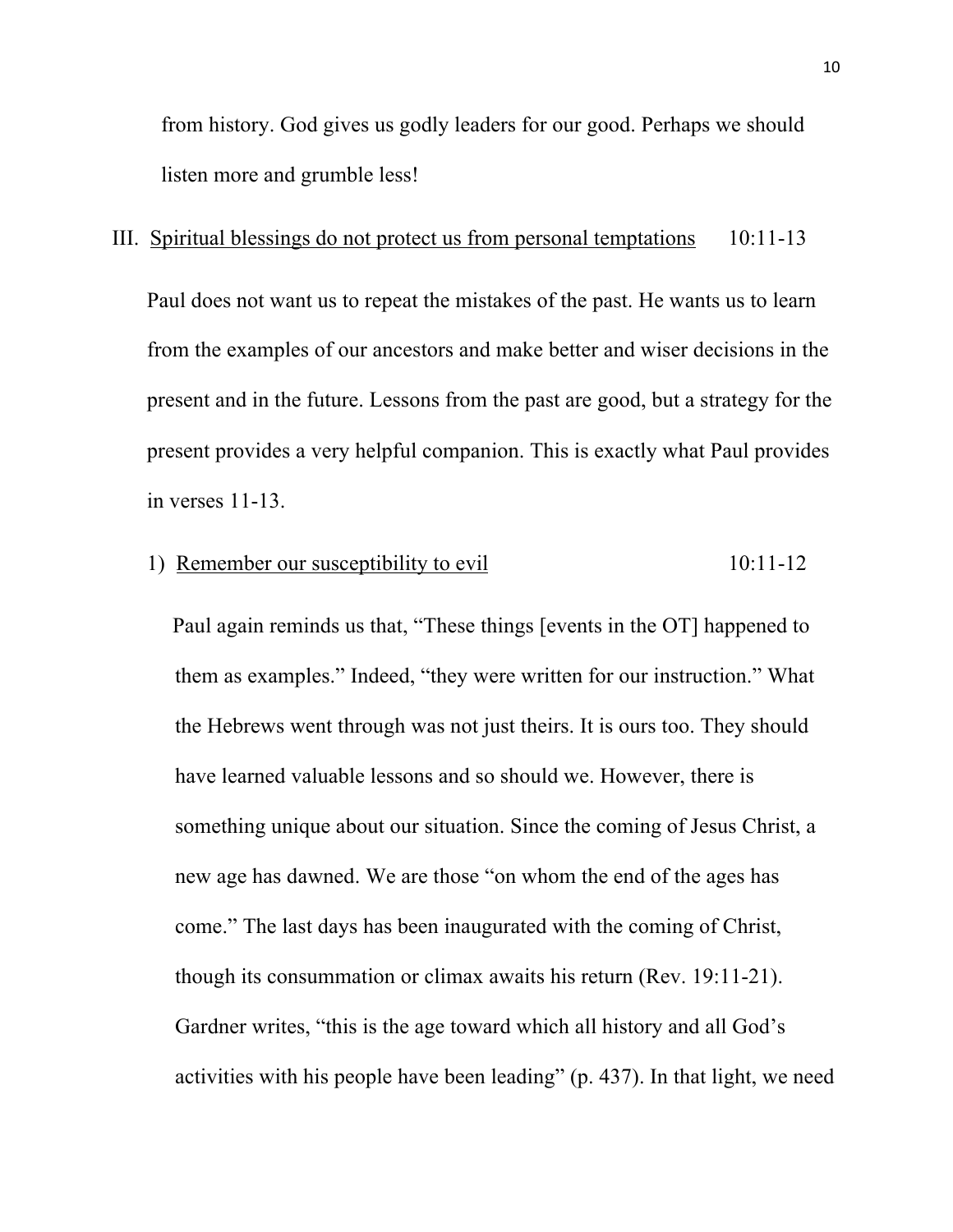to heed the warning of v. 12, "So, whoever thinks he stands must be careful not to fall." *The Message* has a colorful paraphrase, "Don't be so naïve and self-confident. You're not exempt. You could fall on your face as easily as anyone else." Pride is always a problem for the people of God. A know-itall posture is foolish and dangerous. Be careful. Watch out! God is the one who keeps you standing. You are incapable of doing this yourself. Taylor notes, "In context, the meaning of "fall" is to die (10:8), which has already occurred in Corinth over abuses of the Lord's supper (11:27-30). "Falling" may also be synonymous with standing before God "unapproved" (9:27). Both certainly entails God's judgement (*1 Cor*., NAC, 236-37). So, remember Prov. 16:18, "Pride goes before destruction, and a haughty spirit before a fall."

# 2) Remember God's way of escape 10:13

Verse 12 contains a grave warning. Verse 13 contains a great promise. It is one of the most encouraging promises in all of the Bible. Let's unwrap it phrase by phrase. "No temptation has come upon you except what is common to humanity." Your temptations to not trust God are not new or unique. People everywhere and in every age have experienced the same thing. But now the promise! "God is faithful." And, he is faithful in a very precise way. "He will not allow you to be tempted beyond what you are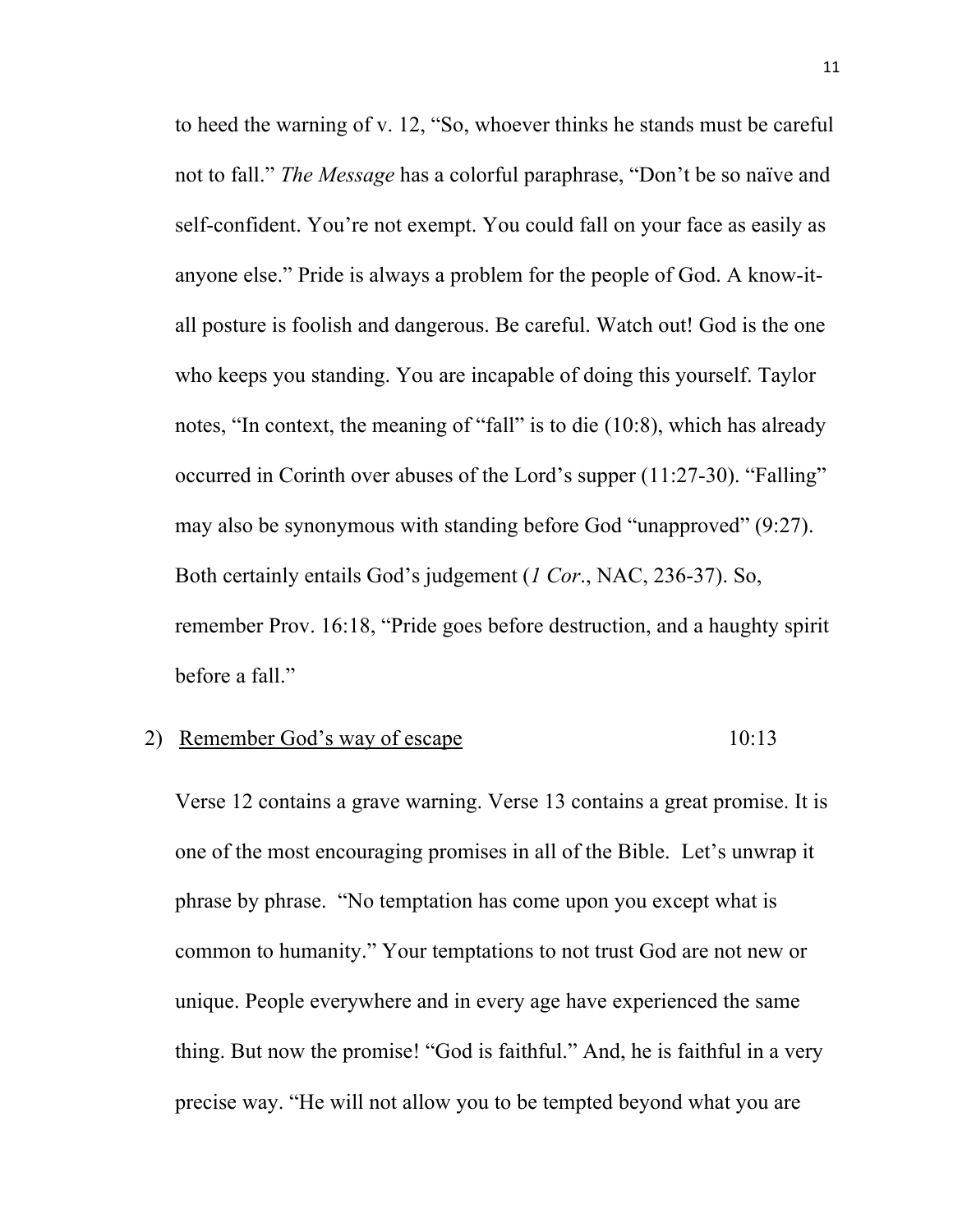able." He places limits on how far the temptation can go. He will help you stand and not fall! How? "With the temptation he will also prove a way out (*ESV*, "way of escape") so that you may be able to bear it (*ESV*, "endure it"). Leon Morris provides a beautiful illustration of this verse, "The imagery is that of an army trapped in rugged country, which manages to escape from an impossible situation through a mountain pass. The assurance of this verse is a permanent comfort and strength to believers. Our trust is in the faithfulness of God" (*1 Cor*., TNTC, 142). He will not fail us. He never has. He never will.

#### Conclusion:

### **What a Friend We Have in Jesus**

What a friend we have in Jesus All our sins and griefs to bear What a privilege to carry Everything to God in prayer

Oh, what peace we often forfeit Oh, what needless pain we bear All because we do not carry